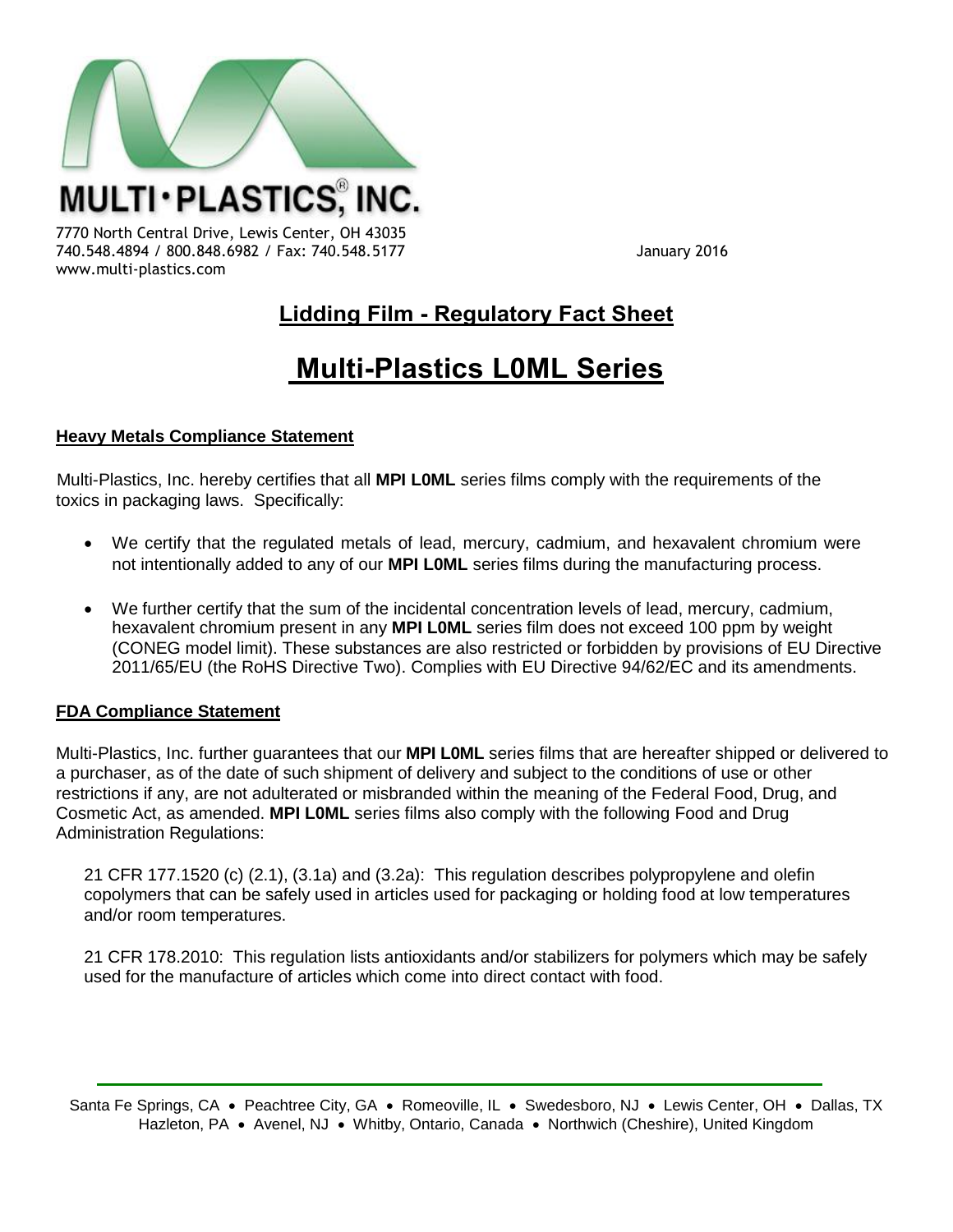

7770 North Central Drive, Lewis Center, OH 43035 740.548.4894 / 800.848.6982 / Fax: 740.548.5177 January 2016 www.multi-plastics.com **Allergen Statement**

This is also to confirm that **MPI L0ML** series films do not contain any components based on/or derived from any known or potential allergen such as, but not limited to:

- 1. Peanuts
- 2. Tree nuts
- 3. Eggs or egg derivatives
- 4. Dairy or dairy derivatives
- 5. Wheat or wheat products
- 6. Soy or soy derivatives
- 7. Gluten from rye, oats and barley
- 8. FD&C/synthetic colors
- 9. Sulfites
- 10. Sesame/poppy/caraway seeds
- 11. Shellfish/fish
- 12. Crustacea
- 13. Corn or corn derivatives
- 14. Cottonseed products
- 15. Monosodium glutamate
- 16. Mustard
- 17. Celery products
- 18. Natural rubber latex

#### **Toxics Statement and Proposition 65 Compliance**

Multi-Plastics, Inc. also certifies that our **MPI L0ML** series films do not contain any of the following chemicals:

Bisphenol A, PVC, chlorinated phenols, phthalates (DEHP, BBP, DINP, DBP, DnHP, DNOP, DIDP), polybrominated biphenyls (PBB) or poly-brominated biphenyl ethers (PBDE), naphthalene (and/or naphthalene compounds), melamine, diethanolamine (DEA), triethanolamine, benzophenone, nonylphenol, TNPP, azo dyes, octylphenolethoxylate, asbestos, dimethylfumurate (DMF), fluorinated telomeric materials, vPvB, perfluorocarbon resins (PFC's), PFOA, PFOS, Dioxin, benzene, trichlorobenzene, phenol, sulfur, organotins (DBT and DOT), BHT, BHA, TBHQ, PVDC, parabens, styrene, nano-particle materials, GMOs, or any animal by-products.

**MPI L0ML** series films also pose no risk of cancer or reproductive hazards under the California Safe Drinking and Toxic Enforcement Act of 1986 (Proposition 65 - listed chemicals) directive and its amendments and therefore do not require a warning statement.

Santa Fe Springs, CA · Peachtree City, GA · Romeoville, IL · Swedesboro, NJ · Lewis Center, OH · Dallas, TX Hazleton, PA • Avenel, NJ • Whitby, Ontario, Canada • Northwich (Cheshire), United Kingdom